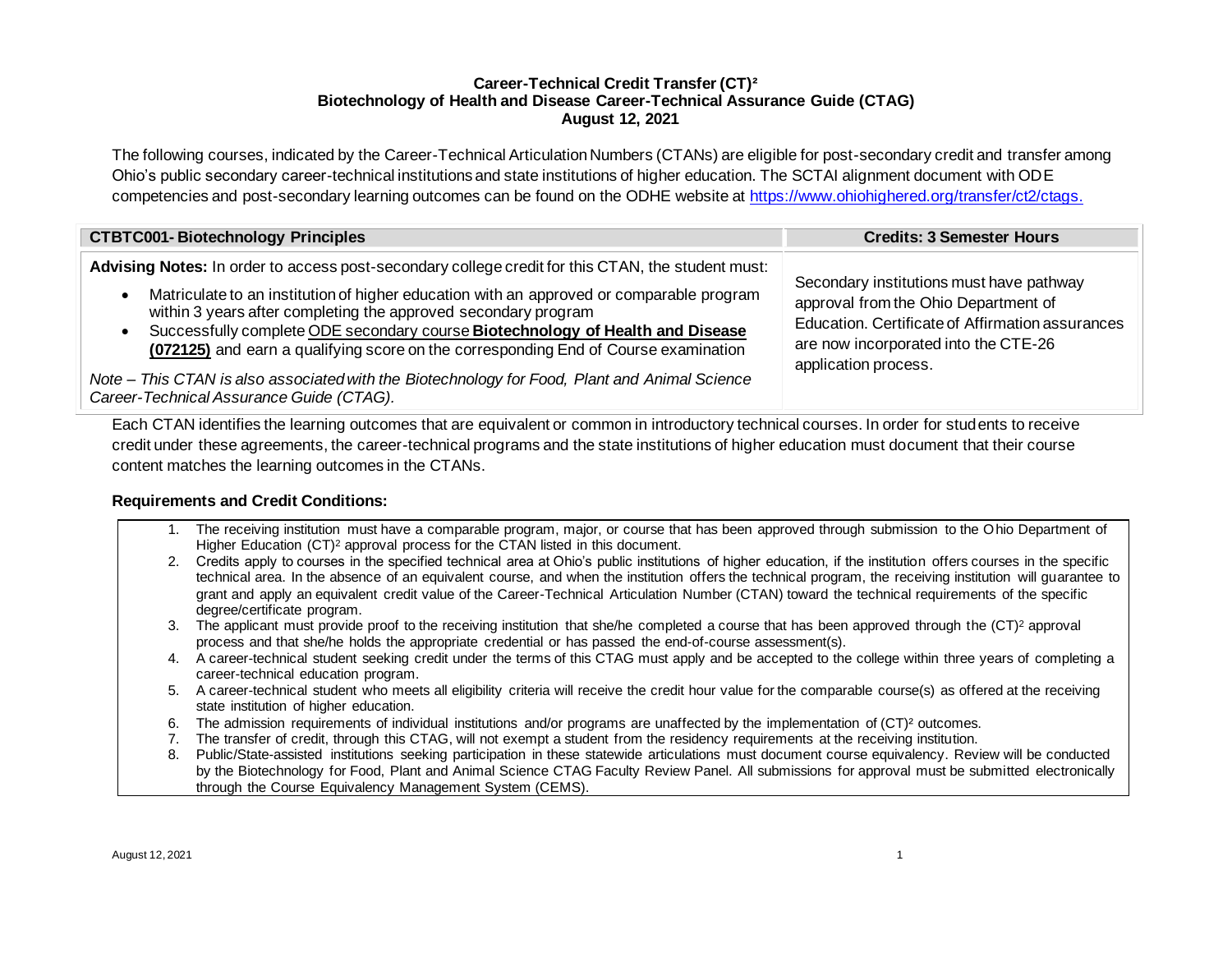# **CTBTC001 - Biotechnology Principles Credits: 3 Semester Hours**

**General Course Description:** This course covers the foundation of modern biotechnology. It reviews the history and foundational principles of the science. Students will learn the theoretical basis of DNA, RNA, and protein detection, analysis, manipulation, and engineering. Present and future applications of Biotechnology as they relate to areas such as industrial applications, medicine, environment, and agri culture will be explored.

 **Credits:** 3 Semester Hours

#### **Learning Outcomes:**

- 1 \* Describe the history of and evaluate the implications of biotechnology in society, e.g., ethics, medicine, agriculture, envir onment and industry.
- 2. \* Demonstrate an understanding of the process of DNA replication, transcription, translation, and gene regulation mechanisms
- 3. \* Explain the theoretical basis of genome analysis, including Sanger sequencing and current sequencing technologies
- 4. \* Explain the theoretical basis of recombinant DNA technologies and its application
- 5. \* Explain the theoretical basis of gene expression analysis and its application
- 6. \* Explain the theoretical basis of PCR and basic chromatography techniques for separating and identifying nucleic acids, carbohydrates, proteins, and biological metabolites
- 7. Explore biotechnology fields and career opportunities within each

### *\*Asterisk Indicates Essential Learning Outcomes*